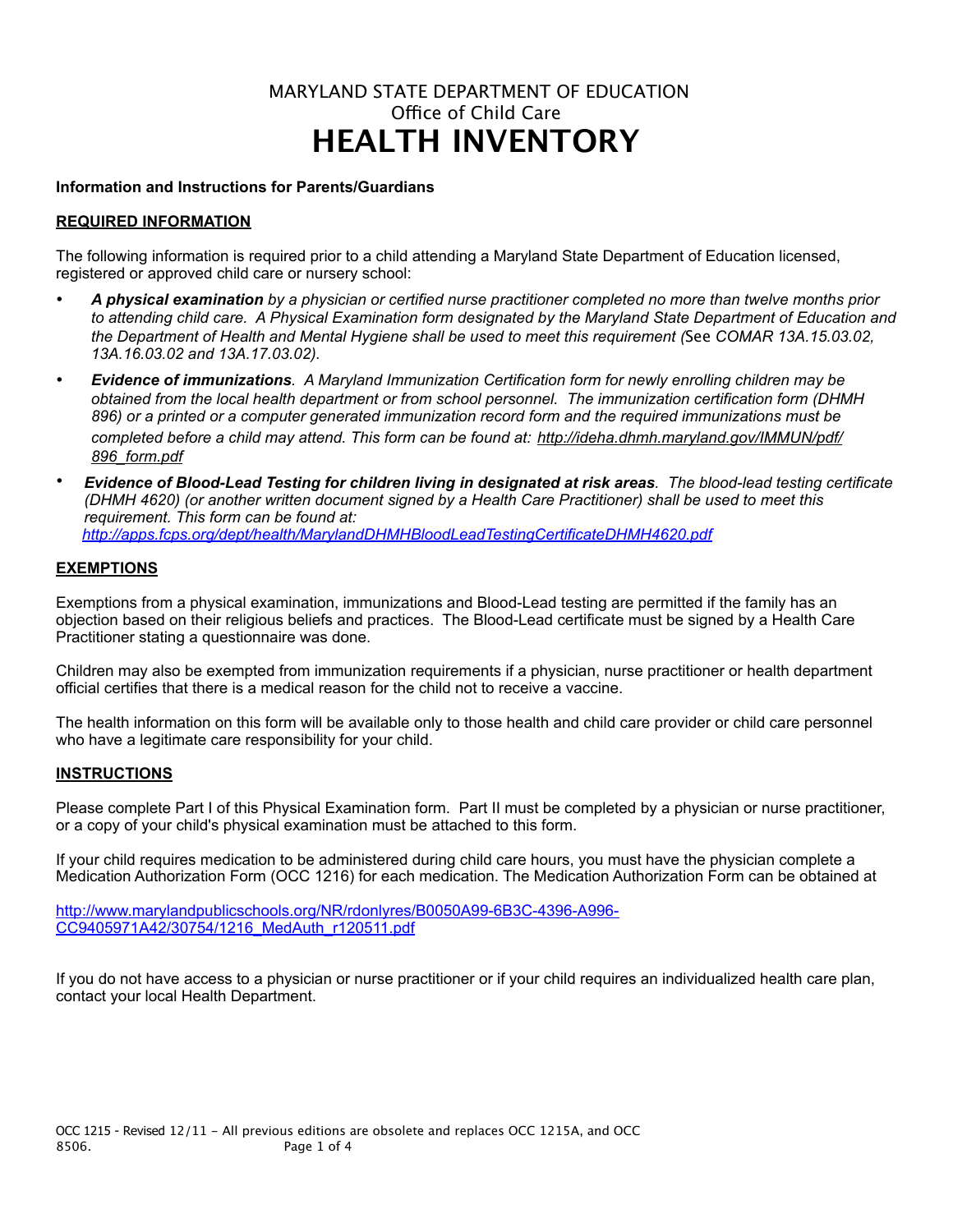## **PART I - HEALTH ASSESSMENT**

|  |  | To be completed by parent or guardian |  |  |
|--|--|---------------------------------------|--|--|
|  |  |                                       |  |  |

| Child's Name:                                                                                                                                                                                                                                                                                              |              |           |              | <b>Birth date:</b>                            | Sex              |  |  |
|------------------------------------------------------------------------------------------------------------------------------------------------------------------------------------------------------------------------------------------------------------------------------------------------------------|--------------|-----------|--------------|-----------------------------------------------|------------------|--|--|
| Last                                                                                                                                                                                                                                                                                                       |              | First     | Middle       |                                               | Mo / Day / Yr MF |  |  |
| Address:                                                                                                                                                                                                                                                                                                   |              |           |              |                                               |                  |  |  |
| Number<br><b>Street</b>                                                                                                                                                                                                                                                                                    |              |           | Apt#<br>City |                                               | State<br>Zip     |  |  |
| <b>Parent/Guardian Name(s)</b>                                                                                                                                                                                                                                                                             | Relationship |           |              | <b>Phone Number(s)</b>                        |                  |  |  |
|                                                                                                                                                                                                                                                                                                            |              |           | W:           | C:                                            | H:               |  |  |
|                                                                                                                                                                                                                                                                                                            |              |           | W:           | $\overline{\text{C}}$ :                       | H:               |  |  |
| Where do you usually take your child for routine medical care? Name:                                                                                                                                                                                                                                       |              |           |              |                                               |                  |  |  |
|                                                                                                                                                                                                                                                                                                            |              |           |              |                                               |                  |  |  |
| Address:                                                                                                                                                                                                                                                                                                   |              |           |              | <b>Phone Number:</b>                          |                  |  |  |
| When was the last time your child had a physical exam? Month:                                                                                                                                                                                                                                              |              |           | Year:        |                                               |                  |  |  |
| Where do you usually take your child for dental care? Name:                                                                                                                                                                                                                                                |              |           |              |                                               |                  |  |  |
| Address:                                                                                                                                                                                                                                                                                                   |              |           |              | <b>Phone Number:</b>                          |                  |  |  |
| ASSESSMENT OF CHILD'S HEALTH - To the best of your knowledge has your child had any problem with the following? Check Yes or No and<br>provide a comment for any YES answer.                                                                                                                               |              |           |              |                                               |                  |  |  |
|                                                                                                                                                                                                                                                                                                            | <b>Yes</b>   | <b>No</b> |              | <b>Comments (required for any Yes answer)</b> |                  |  |  |
| Allergies (Food, Insects, Drugs, Latex, etc.)                                                                                                                                                                                                                                                              |              |           |              |                                               |                  |  |  |
| Allergies (Seasonal)                                                                                                                                                                                                                                                                                       |              |           |              |                                               |                  |  |  |
| Asthma or Breathing                                                                                                                                                                                                                                                                                        |              |           |              |                                               |                  |  |  |
| <b>Behavioral or Emotional</b>                                                                                                                                                                                                                                                                             |              |           |              |                                               |                  |  |  |
| <b>Birth Defect(s)</b>                                                                                                                                                                                                                                                                                     |              |           |              |                                               |                  |  |  |
| Bladder                                                                                                                                                                                                                                                                                                    |              |           |              |                                               |                  |  |  |
| Bleeding                                                                                                                                                                                                                                                                                                   |              |           |              |                                               |                  |  |  |
| <b>Bowels</b>                                                                                                                                                                                                                                                                                              |              |           |              |                                               |                  |  |  |
| <b>Cerebral Palsy</b>                                                                                                                                                                                                                                                                                      |              |           |              |                                               |                  |  |  |
| Coughing                                                                                                                                                                                                                                                                                                   |              |           |              |                                               |                  |  |  |
| Developmental Delay                                                                                                                                                                                                                                                                                        |              |           |              |                                               |                  |  |  |
| <b>Diabetes</b>                                                                                                                                                                                                                                                                                            |              |           |              |                                               |                  |  |  |
| <b>Ears or Deafness</b>                                                                                                                                                                                                                                                                                    |              |           |              |                                               |                  |  |  |
| <b>Eyes or Vision</b>                                                                                                                                                                                                                                                                                      |              |           |              |                                               |                  |  |  |
| <b>Head Injury</b>                                                                                                                                                                                                                                                                                         |              |           |              |                                               |                  |  |  |
| Heart                                                                                                                                                                                                                                                                                                      |              |           |              |                                               |                  |  |  |
| Hospitalization (When, Where)                                                                                                                                                                                                                                                                              |              |           |              |                                               |                  |  |  |
| Lead Poisoning/Exposure                                                                                                                                                                                                                                                                                    |              |           |              |                                               |                  |  |  |
| Life Threatening Allergic Reactions                                                                                                                                                                                                                                                                        |              |           |              |                                               |                  |  |  |
| Limits on Physical Activity                                                                                                                                                                                                                                                                                |              |           |              |                                               |                  |  |  |
| Meningitis                                                                                                                                                                                                                                                                                                 |              |           |              |                                               |                  |  |  |
| Prematurity                                                                                                                                                                                                                                                                                                |              |           |              |                                               |                  |  |  |
| Seizures                                                                                                                                                                                                                                                                                                   |              |           |              |                                               |                  |  |  |
| <b>Sickle Cell Disease</b>                                                                                                                                                                                                                                                                                 |              |           |              |                                               |                  |  |  |
| Speech/Language                                                                                                                                                                                                                                                                                            |              |           |              |                                               |                  |  |  |
| Surgery                                                                                                                                                                                                                                                                                                    |              |           |              |                                               |                  |  |  |
| Other                                                                                                                                                                                                                                                                                                      |              |           |              |                                               |                  |  |  |
| Does your child take medication (prescription or non-prescription) at any time?                                                                                                                                                                                                                            |              |           |              |                                               |                  |  |  |
| Yes, name(s) of medication(s):<br>No                                                                                                                                                                                                                                                                       |              |           |              |                                               |                  |  |  |
| Does your child receive any special treatments? (nebulizer, epi-pen, etc.)                                                                                                                                                                                                                                 |              |           |              |                                               |                  |  |  |
| No<br>Yes, type of treatment:                                                                                                                                                                                                                                                                              |              |           |              |                                               |                  |  |  |
| Does your child require any special procedures? (catheterization, G-Tube, etc.)                                                                                                                                                                                                                            |              |           |              |                                               |                  |  |  |
| Yes, what procedure(s):<br>No.                                                                                                                                                                                                                                                                             |              |           |              |                                               |                  |  |  |
| ll GIVE MY PERMISSION FOR THE HEALTH PRACTITIONER TO COMPLETE PART II OF THIS FORM. I UNDERSTAND IT IS FOR<br>CONFIDENTIAL USE IN MEETING MY CHILD'S HEALTH NEEDS IN CHILD CARE.<br>I ATTEST THAT INFORMATION PROVIDED ON THIS FORM IS TRUE AND ACCURATE TO THE BEST OF MY KNOWLEDGE<br><b>AND BELIEF.</b> |              |           |              |                                               |                  |  |  |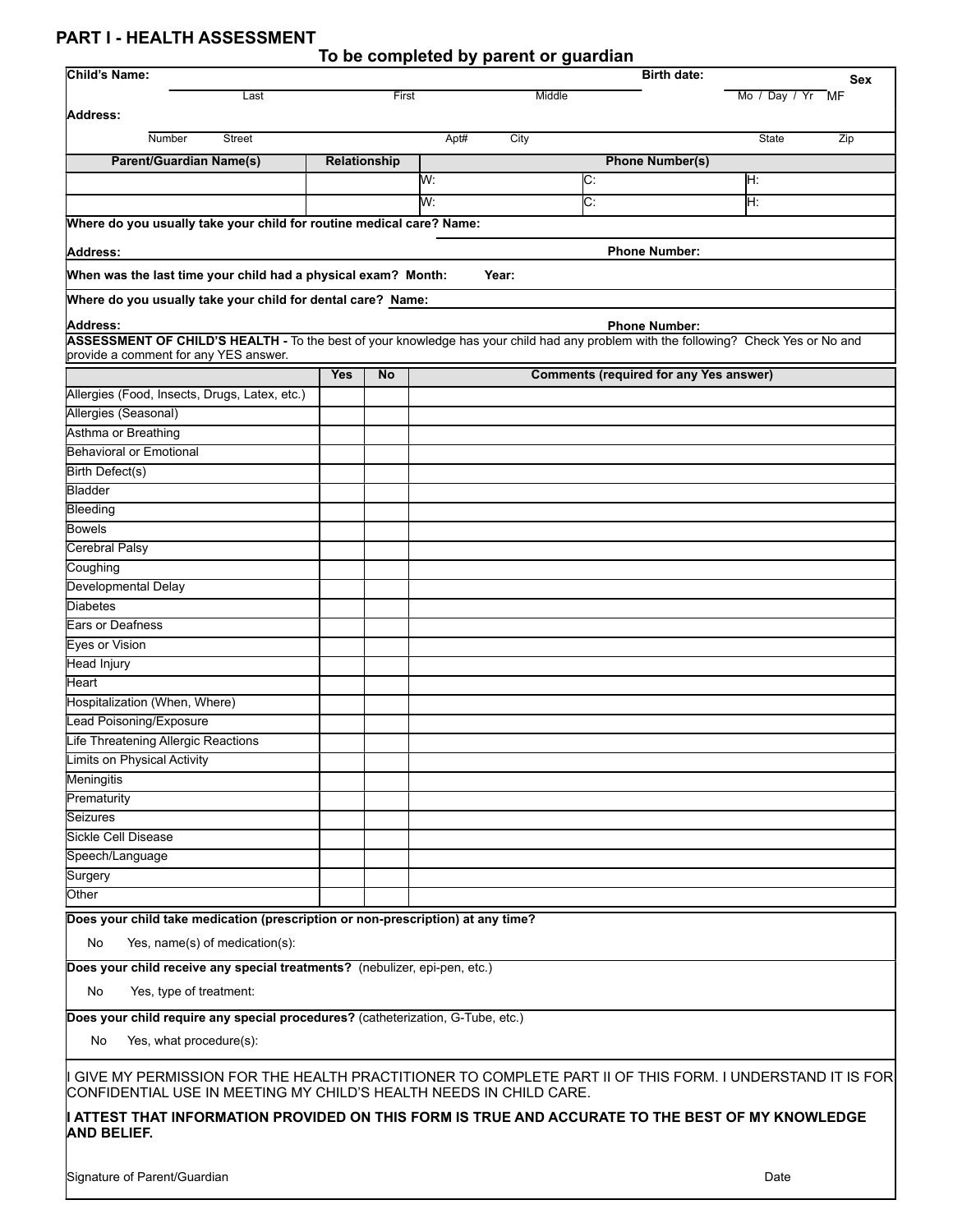**PART II - CHILD HEALTH ASSESSMENT To be completed** *ONLY* **by Physician/Nurse Practitioner**

| Child's Name:                                                                                                                                                                                                                                                                                                                                        |       |             |                  | <b>Birth Date:</b>                                                                            |                    |             | Sex              |  |
|------------------------------------------------------------------------------------------------------------------------------------------------------------------------------------------------------------------------------------------------------------------------------------------------------------------------------------------------------|-------|-------------|------------------|-----------------------------------------------------------------------------------------------|--------------------|-------------|------------------|--|
| Last                                                                                                                                                                                                                                                                                                                                                 |       | First       |                  | Middle                                                                                        | Month / Day / Year |             | M F              |  |
| 1. Does the child named above have a diagnosed medical condition?                                                                                                                                                                                                                                                                                    |       |             |                  |                                                                                               |                    |             |                  |  |
| Yes, describe:<br>No                                                                                                                                                                                                                                                                                                                                 |       |             |                  |                                                                                               |                    |             |                  |  |
|                                                                                                                                                                                                                                                                                                                                                      |       |             |                  |                                                                                               |                    |             |                  |  |
| 1. Does the child have a health condition which may require EMERGENCY ACTION while he/she is in child care? (e.g., seizure, allergy, asthma,<br>bleeding problem, diabetes, heart problem, or other problem) If yes, please DESCRIBE and describe emergency action(s) on the emergency card.                                                         |       |             |                  |                                                                                               |                    |             |                  |  |
| No<br>Yes, describe:                                                                                                                                                                                                                                                                                                                                 |       |             |                  |                                                                                               |                    |             |                  |  |
|                                                                                                                                                                                                                                                                                                                                                      |       |             |                  |                                                                                               |                    |             |                  |  |
| 1. PE Findings<br>Not<br><b>Not</b>                                                                                                                                                                                                                                                                                                                  |       |             |                  |                                                                                               |                    |             |                  |  |
| <b>Health Area</b><br><b>Attention Deficit/Hyperactivity</b>                                                                                                                                                                                                                                                                                         | WNL   | <b>ABNL</b> | <b>Evaluated</b> | Health Area<br>Lead Exposure/Elevated Lead                                                    | <b>WNL</b>         | <b>ABNL</b> | <b>Evaluated</b> |  |
|                                                                                                                                                                                                                                                                                                                                                      |       |             |                  |                                                                                               |                    |             |                  |  |
| Behavior/Adjustment                                                                                                                                                                                                                                                                                                                                  |       |             |                  | Mobility                                                                                      |                    |             |                  |  |
| Bowel/Bladder                                                                                                                                                                                                                                                                                                                                        |       |             |                  | Musculoskeletal/orthopedic                                                                    |                    |             |                  |  |
| Cardiac/murmur                                                                                                                                                                                                                                                                                                                                       |       |             |                  | Neurological                                                                                  |                    |             |                  |  |
| Dental                                                                                                                                                                                                                                                                                                                                               |       |             |                  | Nutrition                                                                                     |                    |             |                  |  |
| Development                                                                                                                                                                                                                                                                                                                                          |       |             |                  | Physical Illness/Impairment                                                                   |                    |             |                  |  |
| Endocrine                                                                                                                                                                                                                                                                                                                                            |       |             |                  | Psychosocial                                                                                  |                    |             |                  |  |
| <b>ENT</b>                                                                                                                                                                                                                                                                                                                                           |       |             |                  | Respiratory                                                                                   |                    |             |                  |  |
| GI                                                                                                                                                                                                                                                                                                                                                   |       |             |                  | lSkin                                                                                         |                    |             |                  |  |
| GU                                                                                                                                                                                                                                                                                                                                                   |       |             |                  | Speech/Language                                                                               |                    |             |                  |  |
| Hearing                                                                                                                                                                                                                                                                                                                                              |       |             |                  | Vision                                                                                        |                    |             |                  |  |
| Immunodeficiency<br><b>REMARKS:</b> (Please explain any abnormal findings.)                                                                                                                                                                                                                                                                          |       |             |                  | Other:                                                                                        |                    |             |                  |  |
| 1. RECORD OF IMMUNIZATIONS - DHMH 896/or other official immunization document (e.g. military immunization record of immunizations) is<br>required to be completed by a health care provider or a computer generated immunization record must be provided. (This form may be obtained<br>from: http://ideha.dhmh.maryland.gov/IMMUN/pdf/896 form.pdf) |       |             |                  |                                                                                               |                    |             |                  |  |
| <b>RELIGIOUS OBJECTION:</b>                                                                                                                                                                                                                                                                                                                          |       |             |                  |                                                                                               |                    |             |                  |  |
| am the parent/guardian of the child identified above. Because of my bona fide religious beliefs and practices, I object to any immunizations being given                                                                                                                                                                                             |       |             |                  |                                                                                               |                    |             |                  |  |
| to my child. This exemption does not apply during an emergency or epidemic of disease.                                                                                                                                                                                                                                                               |       |             |                  |                                                                                               |                    |             |                  |  |
| Parent/Guardian Signature:                                                                                                                                                                                                                                                                                                                           | Date: |             |                  |                                                                                               |                    |             |                  |  |
| 1. Is the child on medication?                                                                                                                                                                                                                                                                                                                       |       |             |                  |                                                                                               |                    |             |                  |  |
| No<br>Yes, indicate medication and diagnosis:<br>(OCC 1216 Medication Authorization Form must be completed to administer medication in child care).                                                                                                                                                                                                  |       |             |                  |                                                                                               |                    |             |                  |  |
| 1. Should there be any restriction of physical activity in child care?                                                                                                                                                                                                                                                                               |       |             |                  |                                                                                               |                    |             |                  |  |
| Yes, specify nature and duration of restriction:<br>No                                                                                                                                                                                                                                                                                               |       |             |                  |                                                                                               |                    |             |                  |  |
| 1. Test/Measurement                                                                                                                                                                                                                                                                                                                                  |       | Results     |                  |                                                                                               | Date Taken         |             |                  |  |
| <b>Tuberculin Test</b>                                                                                                                                                                                                                                                                                                                               |       |             |                  |                                                                                               |                    |             |                  |  |
| <b>Blood Pressure</b>                                                                                                                                                                                                                                                                                                                                |       |             |                  |                                                                                               |                    |             |                  |  |
| Height                                                                                                                                                                                                                                                                                                                                               |       |             |                  |                                                                                               |                    |             |                  |  |
| Weight                                                                                                                                                                                                                                                                                                                                               |       |             |                  |                                                                                               |                    |             |                  |  |
| <b>BMI %tile</b>                                                                                                                                                                                                                                                                                                                                     |       |             |                  |                                                                                               |                    |             |                  |  |
| Lead Test Indicated: Yes                                                                                                                                                                                                                                                                                                                             | No    |             |                  |                                                                                               |                    |             |                  |  |
|                                                                                                                                                                                                                                                                                                                                                      |       |             |                  | Child's Name) has head a complete physical examination and any concerns have been noted above |                    |             |                  |  |

(Child's Name) **has had a complete physical examination and any concerns have been noted above.**

Additional Comments:

| Physician/Nurse Practitioner (Type or Print): | <b>IPhone Number:</b> | Physician/Nurse Practitioner Signature: | lDate: |
|-----------------------------------------------|-----------------------|-----------------------------------------|--------|
|                                               |                       |                                         |        |
|                                               |                       |                                         |        |
|                                               |                       |                                         |        |

| OCC 1215 - Revised 12/11 - All previous editions are obsolete. | Page 3 |
|----------------------------------------------------------------|--------|
| of 4                                                           |        |